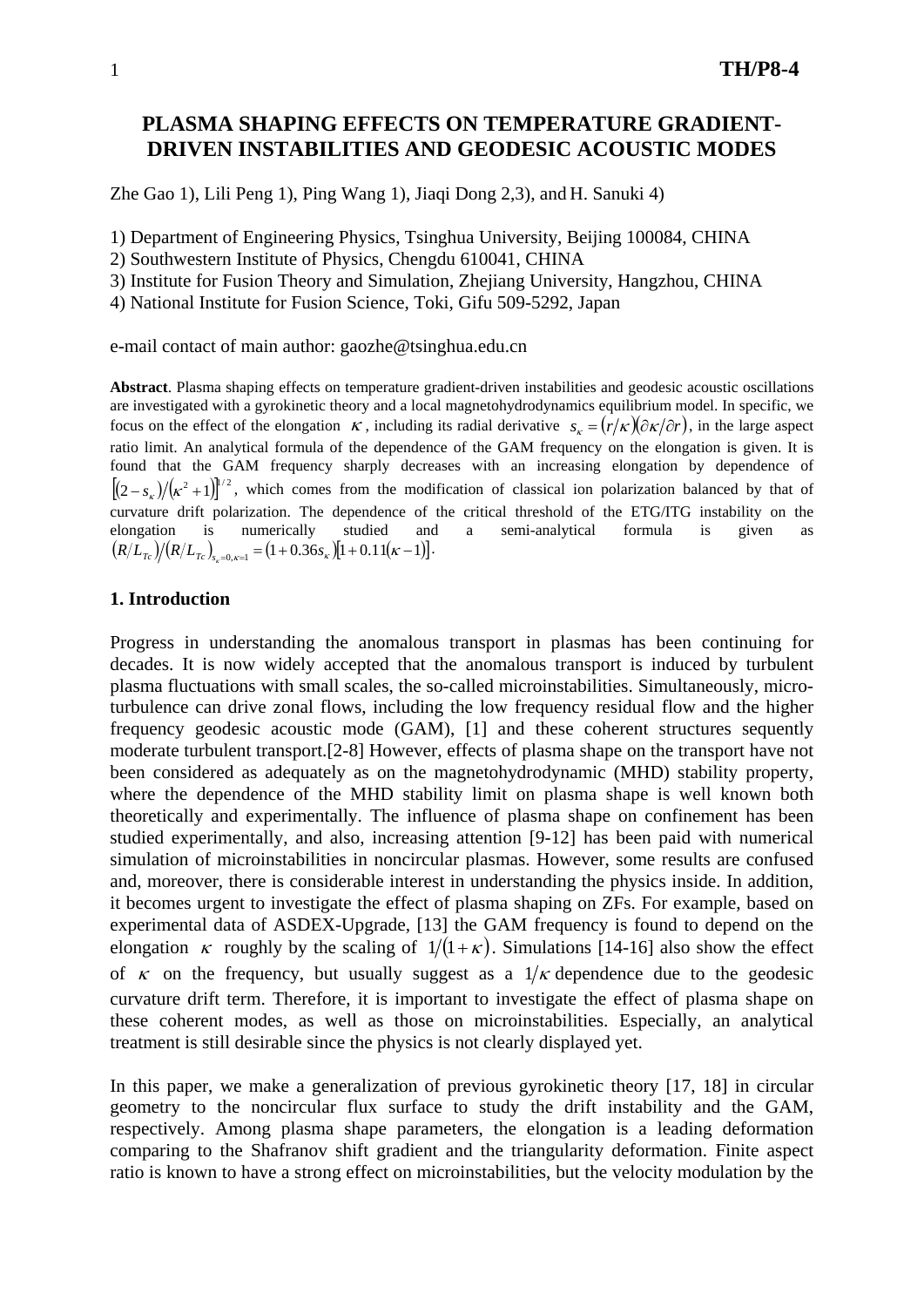poloidal variation due to finite aspect ratio will cause big difficulty in analytical treatment. Moreover, it is known that the leading effect of the elongation is decoupled from the effect of finite aspect ratio. Therefore, we may leave the effect of finite aspect ratio and other noncircular parameters in a future work. Here we will focus on the effect of the elongation, including its radial derivative, in the large aspect ratio limit. An analytical formula of the dependence of the GAM frequency on the elongation is presented. The dependence of the critical threshold of the ETG/ITG instability on the elongation is numerically studied, but the physics is analyzed and a semi-analytical formula is given.

## **2. The Gyrokinetic Model**

We consider a toroidal axisymmetric plasma with a flux surface  $(R_s, Z_s)$ , written as  $R_s = R_0 + r \cos(\theta + \sin^{-1} \theta \sin \theta), Z_s = \kappa r \sin \theta$ , where  $R_0$  and r are the major and minor radius,  $\theta$  is the generalized poloidal angle, and  $\kappa$  and  $\delta$  are elongation and triangularity deformation. Employing the Miller's local equilibrium model, [19] the toroidal and poloidal fields in the flux surface can be described as  $B_t = B_0 R_0 / R_s$  and

$$
B_p = B_0 \frac{r}{qR_0} \frac{dl/d\theta}{J_s R_s/R_0} \frac{1}{2\pi} \oint d\theta \frac{J_s/r}{R_s/R_0},
$$

where  $J_s = (\partial R_s/\partial r)(\partial Z_s/\partial \theta) - (\partial Z_s/\partial r)(\partial R_s/\partial \theta)$  and  $dl/d\theta = \sqrt{(dR_s/d\theta)^2 + (dZ_s/d\theta)^2}$  are the Jacobian and the differential of poloidal arc length with respect to poloidal angle, and  $B_0$ is the field at the magnetic axis. We consider an electrostatic potential,  $\phi = \sum_{\alpha k} \hat{\phi} \exp[-inS + ik_{x0}x|\nabla r| - i\omega t]$  with  $|\nabla r| = (dI/d\theta)/J_s$ , where *x* is a normal distance from the flux surface, the eikonal *S* can be expanded as  $S = \phi + S_0(\theta) + xS_1(\theta)$  and is determined by the relation  $\mathbf{b} \cdot \nabla S = 0$ . In the locally orthogonal coordinate system  $(\hat{\mathbf{e}}_x, \hat{\mathbf{e}}_t, \hat{\mathbf{e}}_z)$ , the derivative of the perturbation, in other words, the wave vector, is

$$
k_{i} = -n\hat{\mathbf{e}}_{i} \cdot \nabla S = k_{\theta} \left( \frac{rB}{qR_{s}B_{p}} \right),
$$
\n(1)

$$
k_x = k_{x0}x |\nabla r| - n\hat{\mathbf{e}}_x \cdot \nabla S = k_{x0} \frac{\mathrm{d}l/\mathrm{d}\theta}{J_s} - k_l g(S_1), \tag{2}
$$

where,  $k_{\theta} = nq/r$  and  $g = R_s B_p S_1 / B$ . Then, the plasma response can be solved as  $\hat{f} = -qF_0\hat{\phi}/T + \hat{h}J_0(\delta)$  and the nonadiabatic part satisfies the linear gyrokinetic equation,

$$
\left(\omega - \omega_d + i\omega_t \frac{\partial}{\partial \theta}\right)\hat{h} = \frac{e\hat{\phi}}{T}\left(\omega - \omega_s^T\right)J_0(\delta)F_0.
$$
\n(3)

Here,  $F_0$  is Maxwellian at temperature  $T = mv_t^2/2$ ,  $J_0$  is a zero order Bessel function,  $\delta = \sqrt{k_x^2 + k_l^2} \rho_0 (v_\perp B_0 / v_i B)$  is the finite gyroradius parameter, where  $\rho_0 = v_t / \Omega_0$  is the gyroradius with the thermal velocity and the field of  $B_0$ , and  $\omega_t = v_{\mu} B_{\nu} / \left[ \frac{d\mathbf{d}}{d\theta} B \right]$ ,  $\omega_{\scriptscriptstyle{D}} = \nabla S \cdot \mathbf{b} \times (\mu \nabla B + mv_{\scriptscriptstyle{F}}^2 \mathbf{b} \cdot \nabla \mathbf{b})/m\Omega$ , and  $\omega_*^T = (ncT|\nabla r|/eR_sB_p)\partial lnF_0/\partial x$  are the transit frequency, magnetic drift frequency and pressure-driven-diamagnetic drift frequency, respectively. In the above, all the subscripts to represent particle species are neglected for simplicity of description. After solving the responses for ions and electrons, the quasineutrality condition provide us a governing equation for both microinstabilities and GAM oscillations.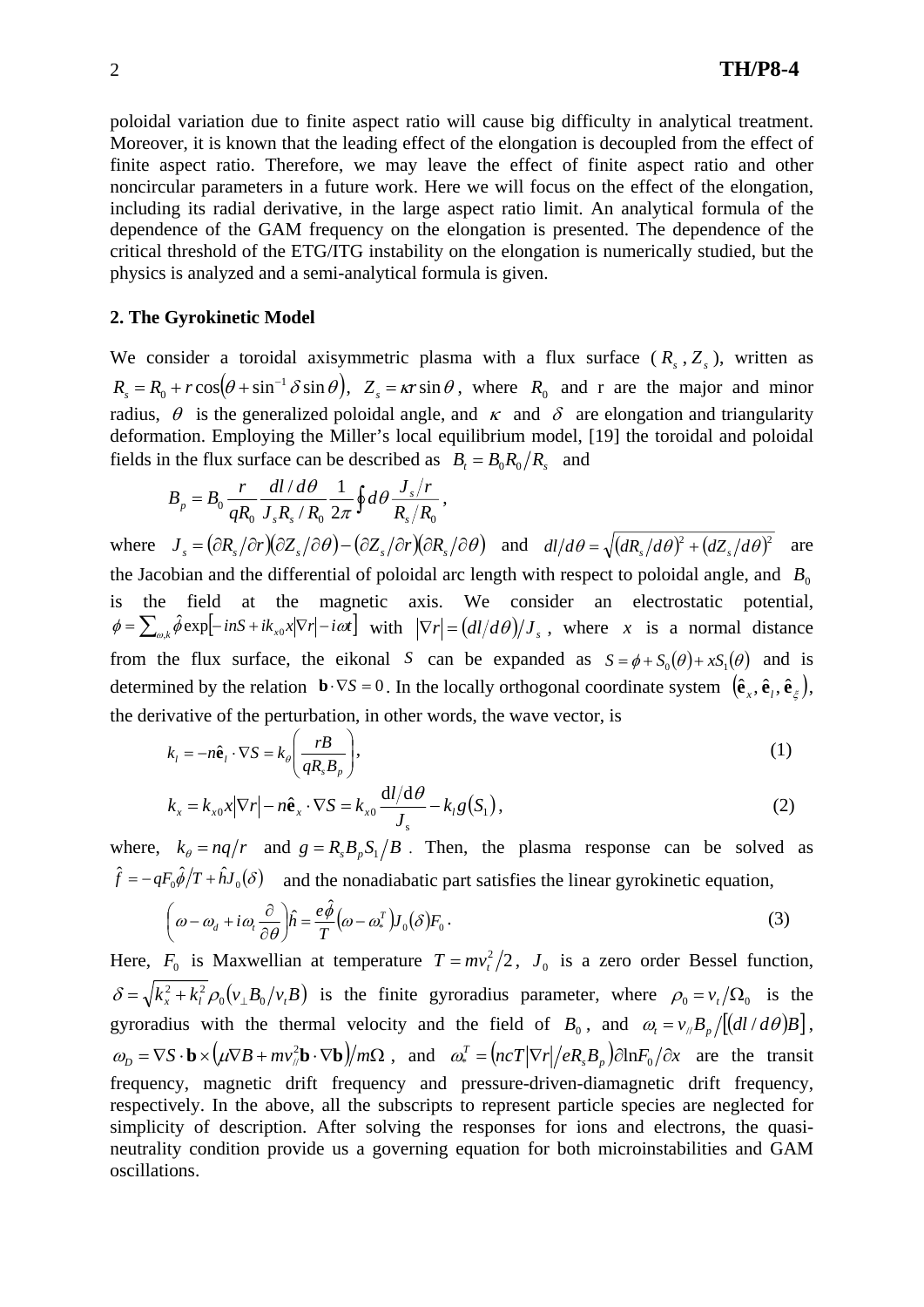Generally, the  $\omega_t$ ,  $\omega_p$ ,  $\omega_s^T$ , and  $\delta$  are complicated functions of  $\theta$  and shape parameters. However, in an elliptic nest surface with infinite aspect ratio, they are simplified as follows,

$$
\omega_t = \frac{1 + s_{\kappa}/2}{1 + s_{\kappa} \sin^2 \theta} \frac{v_t}{qR_0},\tag{4}
$$

$$
\omega_d = \left[ \omega_* \frac{L_{n}}{R_0} \frac{\left(1 + s_{\kappa} \sin^2 \theta\right) \left(\kappa \cos \theta + g \sin \theta\right)}{\left(1 + s_{\kappa}/2\right) \left(\sin^2 \theta + \kappa^2 \cos^2 \theta\right)} + \omega_{\alpha 0} \frac{\sin \theta}{\kappa \left(1 + s_{\kappa} \sin^2 \theta\right)} \right] \left(\frac{v_{\perp}^2}{v_{\perp}^2} + \frac{2v_{\parallel}^2}{v_{\perp}^2}\right),\tag{5}
$$

$$
\omega_*^T = \frac{\omega_*}{\kappa} \frac{1}{\left(1 + s_{\kappa}/2\right)} \left[1 + \eta \left(\frac{v^2}{v_t^2} - \frac{3}{2}\right)\right],\tag{6}
$$

$$
\delta = k_{x0} \rho_0 \left( \frac{v_\perp}{v_t} \right) \frac{\sqrt{\sin^2 \theta + \kappa^2 \cos^2 \theta}}{\kappa \left( 1 + s_\kappa \sin^2 \theta \right)} + k_\theta \rho_0 \left( \frac{v_\perp}{v_t} \right) \frac{\left( 1 + s_\kappa \sin^2 \theta \right) \sqrt{1 + g^2}}{\left( 1 + s_\kappa / 2 \right) \sqrt{\sin^2 \theta + \kappa^2 \cos^2 \theta}},\tag{7}
$$

where  $\omega_* = k_\theta cT/(eB_0 L_n)$ ,  $\omega_{dx0} = k_{x0}cT/(eB_0 R_0)$ ,  $\eta = L_n/L_r$ ,  $L_r^{-1} = d \ln T/dx$  and  $L_n^{-1} = d \ln n/dx$ . The relative simple expression makes it possible to make an analytical treatment in studying the effect of elongation on microinstabilities and GAMs, which is displayed in next sections.

# **3. Applied to Geodesic Acoustic Modes**

For GAMs, the toroidal number of the potential perturbation is zero,  $n = 0$ , then  $\omega_* = k_\theta = 0$ . The expressions in Eq. (4)-(7) can be simplified further. We can analytically solve the gyrokinetic equation as follows,[17]

$$
h = \exp\left[i\int \left(\frac{\omega}{\omega_t} - \frac{\omega_d}{\omega_t}\right) d\theta\right] \int d\theta \frac{-iqF_0\hat{\phi}}{T} \frac{\omega}{\omega_t} J_0(\delta) \exp\left[-i\int \left(\frac{\omega}{\omega_t} - \frac{\omega_d}{\omega_t}\right) d\theta\right],\tag{8}
$$

where the periodic boundary condition is automatically satisfied. Moreover, the GAM is mostly governed by the ion dynamics and the electron response to the  $m \neq 0$  components of potential induces a  $T_e/T_i$  correction in the GAM frequency. For simplicity, we assume the potential  $\hat{\phi}$  has a strict  $m=0$  structure, then only the ion dynamics is left and the quasineutrality condition reduces to that the flux average of the ion density perturbation is zero,

$$
\int d\theta dE d\mu \frac{BR_s}{|v_{ij}|} \left[ -q_j F_{0j} \hat{\phi}/T_i + \hat{h}_i J_0(\delta_i) \right] = 0.
$$
 (9)

Under the large aspect ratio assumption, the velocity-space integral in Eq. (9) can be written as expressions of the plasma dispersion function. Then, Eq. (9) is simplified as follows,

$$
\frac{\delta_0^2}{2}(1-2\lambda) = \frac{\omega_{div}^2}{2} \left[ Q(\hat{\omega}) - \frac{\lambda}{4} Q\left(\frac{\hat{\omega}}{2}\right) \right],\tag{10}
$$

where  $\delta_0 = k_{x0} \sqrt{(\kappa^2 + 1)/2\kappa^2}$  ,  $\omega_{dt0} = \omega_{dx0}/\omega_{t0} = k_{x0}q/[2\kappa(1 + s_{x}/2)]$  ,  $\lambda = s_{x}/(2 + s_{x})$  $Q(\hat{\omega}) = -3 - 2\hat{\omega}^2 - (\hat{\omega}^{-1} + 2\hat{\omega} + 2\hat{\omega}^3)Z(\omega)$  and  $\hat{\omega} = qR\omega/v_i$ . Here, the expansion based on the assumption  $\lambda \ll 1$  is performed. The first order term  $O(\lambda)$  is retained except for the terms with the order of  $\lambda ( \kappa^2 - 1 ) / (\kappa^2 + 1 )$ . Also, in Eq. (10), only the leading order  $O(k^2)$  terms are retained for small  $k$ , that is, we only consider the lowest order relation of the GAM frequency to the plasma shape. The enhanced damping due to higher order *k* terms and corresponding higher order harmonic resonances was discussed in circular plasmas [20, 21]and will not considered here. Now we return to the physics in Eq. (10). The LHS is the socalled the classical polarization due to the gyro-motion; and the RHS term is the polarization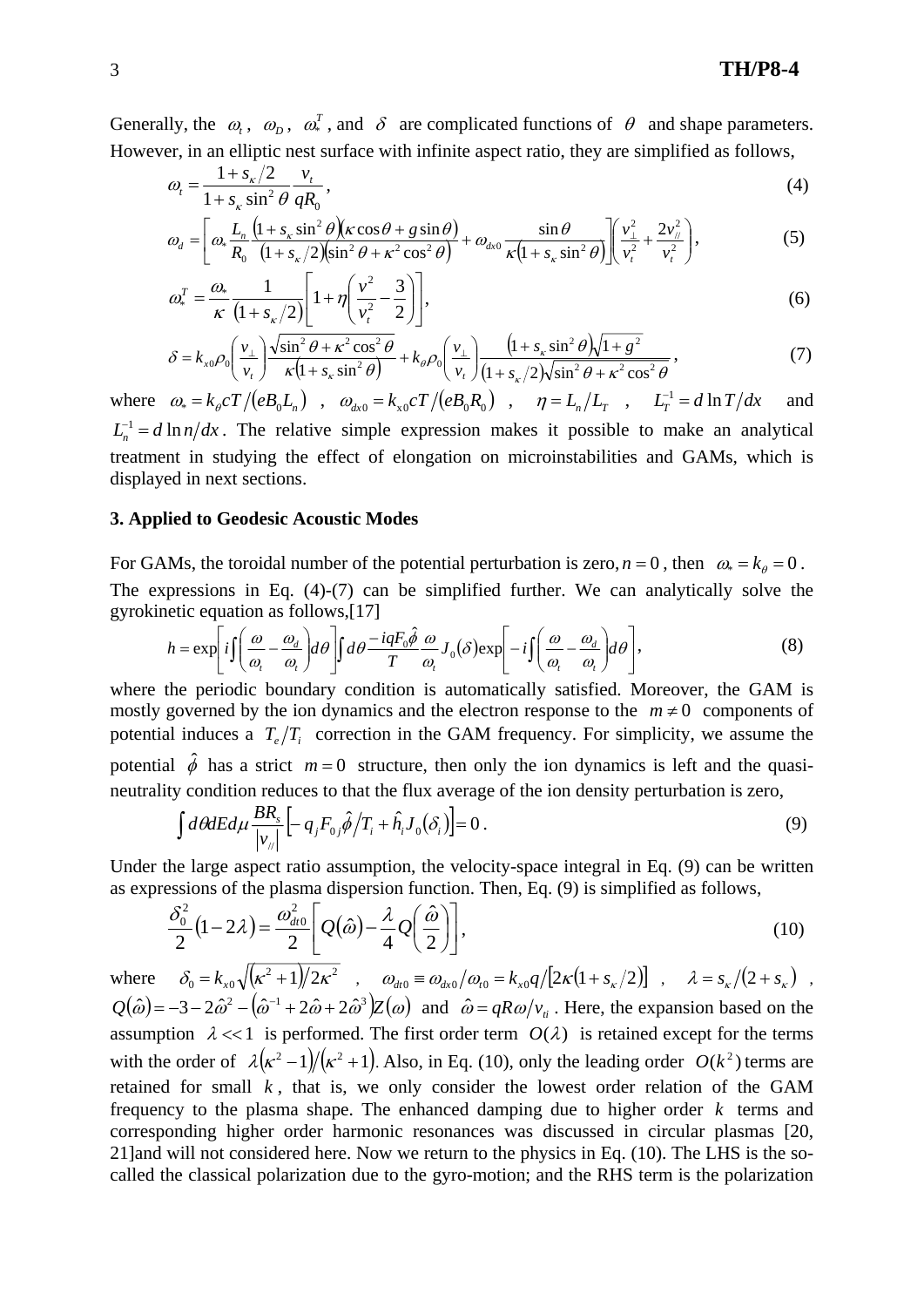due to the toroidal curvature and gradient drift. The toroidal drift polarization is proportional to  $1/\kappa^2$ , while the classical polarization is characterized by  $\delta_0^2$ , which is proportional to  $(1+\kappa^2)/2\kappa^2$ . Therefore, the dependence of the GAM frequency on  $\kappa$  is not simply the factor of  $1/\kappa$  in the geodesic curvature drift term, but the result of the balance between the classical and drift polarization. As for  $s<sub>k</sub>$ , its modification to the classical polarization, 1-2 $\lambda$ , is just cancelled by the  $1/(1+s<sub>\kappa</sub>/2)^2$  in the  $\omega_{dr0}^2$  term for  $\lambda = s_{\kappa}/(2+s_{\kappa}) \ll 1$ and only the  $\lambda Q(\omega/2)/4$  take into effects. At high *q*, it is expected  $|\hat{\omega}| \sim |qR\omega/v_i| >> 1$ . Asymptotically expanding the plasma dispersion function and neglecting higher order small terms, Eq. (10) reduces to

$$
-\frac{\kappa^2+1}{2q^2}+\frac{7(1-s_k/2)}{4\omega^2}+\frac{23(1-2s_k)}{8\omega^4}-i\omega^3\bigg[\exp(-\omega^2)-\frac{s_k}{64}\exp(-\frac{\omega^2}{4})\bigg]=0.
$$
 (11)

Then, the eigen-frequency of GAM is obtained

$$
\omega = \frac{\sqrt{7}v_{ii}}{2R} \sqrt{\frac{2 - s_k}{1 + \kappa^2}} \left[ 1 + \frac{23(\kappa^2 + 1)(1 - s_k)}{98q^2} \right],\tag{12}
$$

$$
\gamma = -i \frac{2\sqrt{\pi} (R \omega_{GAM}/v_{ii})^6}{7(1 - s_{\kappa}/2)} \left[ \exp(-\omega^2) - \frac{s_{\kappa}}{64} \exp(-\frac{\omega^2}{4}) \right].
$$
 (13)

It is clearly seen from Eq. (12) that, when  $\kappa$  increases, the real frequency dramatically decreases and, correspondingly, the damping becomes strong due to a decrease in the frequency in strongly elongated plasmas. We can compare the analytical formula to the experimental scaling and the simulation result. Experimental data on the ASDEX-Upgrade [13] shows that the elongation decrease the GAM frequency by the scaling of  $\omega_{GAM} \propto 2/(1+\kappa)$ . The analytical formula we obtained gives  $\omega_{GAM} \propto \sqrt{2/(\kappa^2+1)}$ , which is a slightly stronger dependence than the experimental scaling, but is closer than the  $1/\kappa$ dependence. The analytical dependence is also consistent with that from theoretical [22] and simulation results [14-16] in trend. As for  $s<sub>k</sub>$ , it slightly decrease the GAM frequency. However, it should be noted, since finite  $s_k$  introduces high harmonics, the analytical process based on the expansion technique in  $s_k$ , equivalently  $\lambda$ , may not give a right estimation on the effect of  $s_k$  on the damping rate. (It is because, even  $f_0(\omega) >> \lambda f_1(\omega)$ , it cannot get  ${\rm Im}[f_0(\omega)] >> \lambda {\rm Im}[f_1(\omega)]$ . The explicit expression of the damping rate can be given by numerical calculation rather than the analytical derivation by direct expansion technique used here, which is scheduled in future work. However, the dependence of real frequency is still reasonable since the damping rate is much less than the real frequency.

#### **4. Applied to Temperature Gradient Instabilities**

In this section, we turn to temperature gradient instabilities. Here, the potential perturbation has a high  $n$ , then the periodic boundary condition cannot be easily satisfied due to the existence of magnetic shear. However, the ballooning representation can be used, and then Eq. (4) can be easily integrated with the boundary condition  $h(\theta) = 0$  as  $|\theta| \rightarrow \infty$  as follows

$$
h^{\pm} = \frac{\mp i q F_0 \hat{\phi}}{T} \int_{\mp \infty}^{\theta} d\theta' \left( \frac{\omega}{\omega_t} - \frac{\omega_s^T}{\omega_t} \right) J_0(\delta') \exp\left[ \mp i \int_{\theta}^{\theta'} d\theta'' \left( \frac{\omega}{\omega_t} - \frac{\omega_d}{\omega_t} \right) \right],
$$
 (14)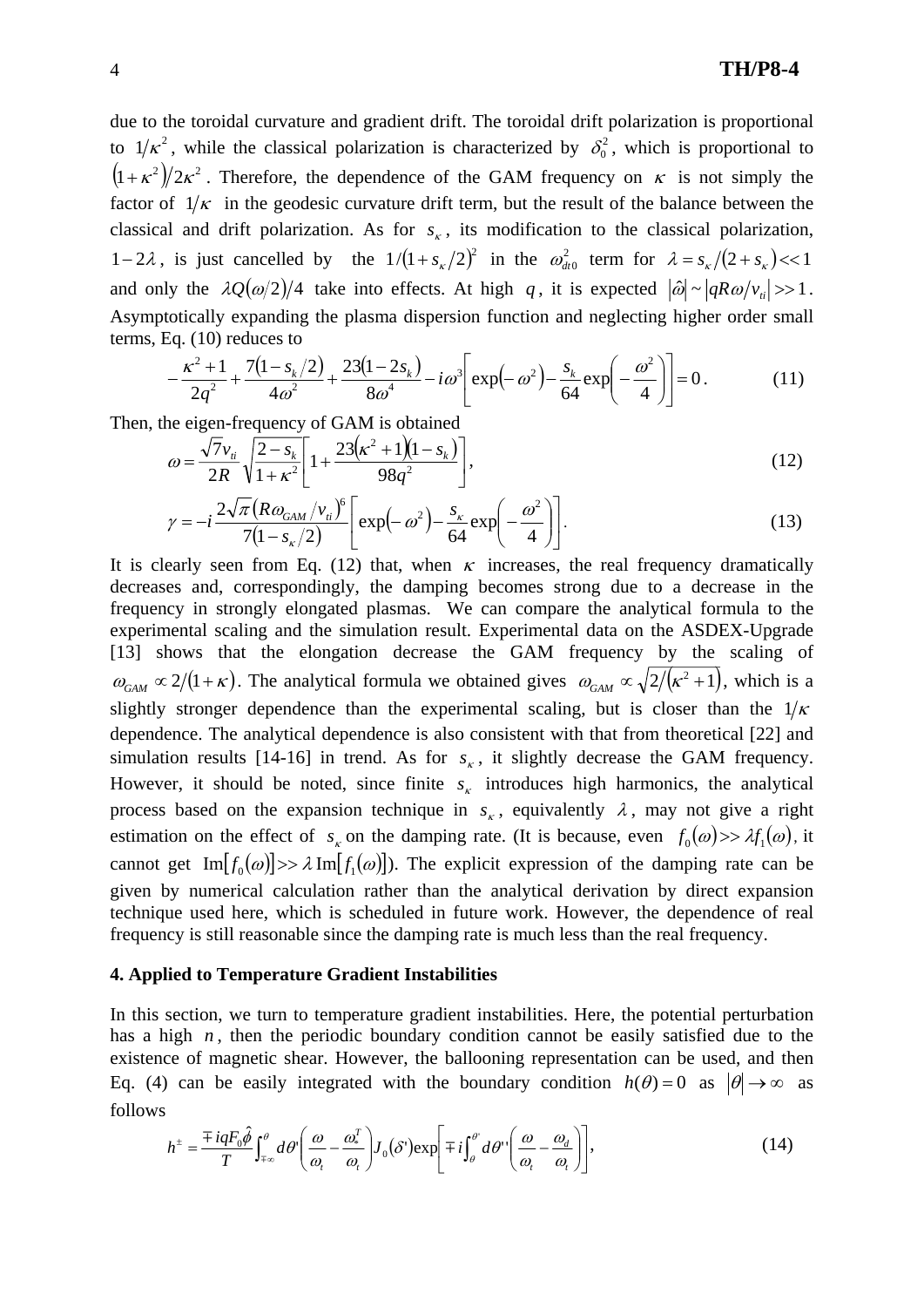where the signs " $\pm$ " denote different parallel velocity direction. Substituting the integral form of  $h(\theta)$  into the quasi-neutrality condition, a integral eigenmode equation is obtained,

$$
\sum_{j=i,e} q_j \int \left[ -q_j F_{0j} \hat{\phi} / T_j + (\hat{h}_j^+ + \hat{h}_j^-) J_0(\delta_j) \right] d^3 v = 0 \quad , \tag{15}
$$

Without the plasma shape parameters, the integral equation direct reduces to the equation in the  $\hat{s} - \alpha$  configuration,[18] which has been extensively studied and the code can be developed to study the effect of plasma shape without any intrinsic difficulty.

However, before solving Eqs. (14) and (15) numerically, an analysis on the local model may be instructional. We can see the drift instability and the GAM are almost two limits of one problem. Firstly, the variation of zonal potential in perpendicular plane is across the flux surface, while that the potential of the drift instability mainly inside the flux surface. Although the radial wave number  $k_{x0}$  also exists in the study of the two-dimension structure of the drift instability, the faster growing mode is usually characterized by  $k_{x0} = 0$ . Secondly, the GAM depend on the coupling of the curvature drift to the transit motion, therefore it is close related to the poloidal dependence of the curvature drift and the transit motion. While, the drift instabilities is due to the coupling of the diamagnetic drift to the curvature drift (in the toroidal limit) and/or the parallel transit (in the slab limit), therefore, the perturbation has a clear streamer structure and is poloidally asymmetric, strongest in the bad-curvature region and weakest in the good- curvature region. Then, in the local limit with  $\theta \approx 0$ , we have

$$
\omega_t = \left(1 + s_{\kappa}/2\right)\left(v_t/qR_0\right),\tag{16}
$$

$$
\omega_d = \frac{\omega_* L_n / R_0}{(1 + s_{\kappa}/2)\kappa} \left(\frac{v_\perp^2}{v_t^2} + \frac{2v_{\frac{\kappa}{\ell}}^2}{v_t^2}\right),\tag{17}
$$

$$
\omega_*^T = \frac{\omega_*}{\kappa} \frac{1}{\left(1 + s_{\kappa}/2\right)} \left[1 + \eta \left(\frac{v^2}{v_t^2} - \frac{3}{2}\right)\right],\tag{18}
$$

$$
\delta = \frac{k_{\theta} \rho_0}{\kappa (1 + s_{\kappa}/2)} \left(\frac{v_{\perp}}{v_t}\right). \tag{19}
$$

If we define

$$
k_{\text{weff}} = k_{\text{w}} \left( 1 + s_{\kappa} / 2 \right) \tag{20}
$$

and

$$
k_{\text{def}} = \frac{k_{\theta}}{\kappa (1 + s_{\kappa}/2)},\tag{21}
$$

the dispersion equation reduces to the same form as in circular plasmas. Therefore, if  $s<sub>r</sub> = 0$ , the effect of  $\kappa$  only cause an expansion in  $k_{\theta}$ -spectrum of the frequency and growth rate but do not influence the maximum value of the growth rate. Since the critical threshold of temperature gradient,  $R_0/L_{T_c}$ , is obtained by scanning the poloidal wavenumber  $k_{\theta}$ , it is expected that  $R_0/L_{T_c}$  is hardly influenced by  $\kappa$  lonely. Of course, if the nonlocal effect is included, the  $\kappa$  can influence the stability property through changing the ratio between the poloidal and radial component of curvature drift driving term, i.e.  $\omega_d$  in Eq. (5), and introducing the term  $g(S_1)$  in Eq. (2), which involves the effect of magnetic shear  $\hat{s}$  and plasma pressure  $\alpha$  in circular case. The expression is so complex that only a qualitative estimation can be made. If  $\kappa$  is enough large, the driving force become the same as that in the local limit, but the stabilizing force due to the increase of finite Larmor radius effect increases. It means that the  $\kappa$  has a stabilizing effect in the nonlocal consideration.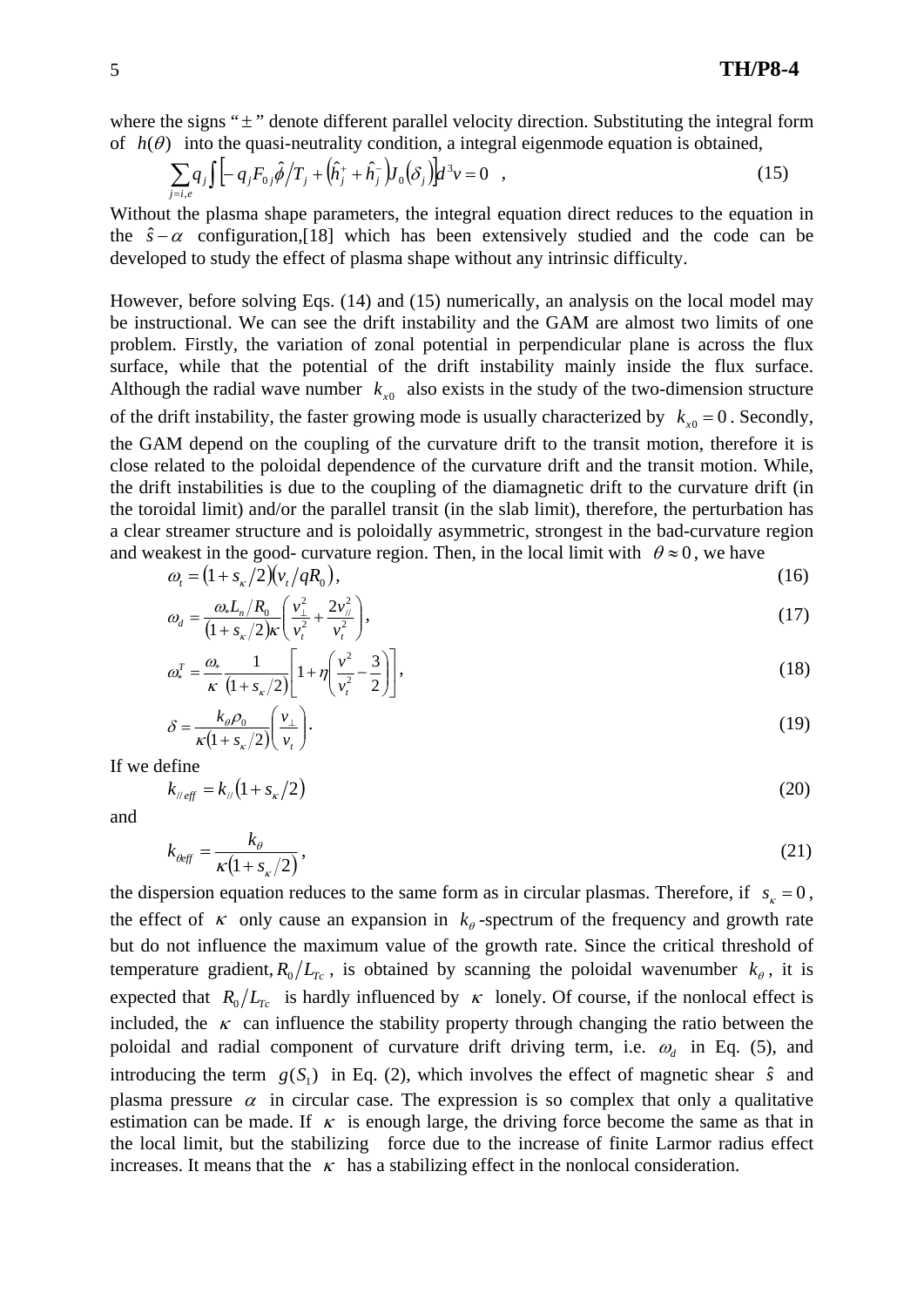Now, we stare at the effect of  $s<sub>k</sub>$ . It significantly changes the parallel wave vector. This change can be understood as the decrease in the effective safety factor due to finite  $s<sub>k</sub>$ ,  $q_{\text{eff}} = q/(1 + s_{\kappa}/2)$ . Then we can reach the dependence of the critical gradient on  $s_{\kappa}$  by generalizing existing formulae. For example, if we use the *q* dependence obtained in toroidal geometry as  $R/L_{T_c} \propto 1.33+1.91 \hat{s}/q$ , [10] it can reach  $(R/L_{T_c})/(R/L_{T_c})_{s_c=0} \sim 1+$  $(s_k/2)/(1+1.33q/1.91\hat{s}) \sim 1+0.23s_k$  for nominal parameters  $s = 0.8$  and  $q = 1.4$ . However, it underestimates the effect of  $s_k$  since the effect of the variation of  $q_{\text{eff}}$  in  $k_{\text{eff}}$  is eliminated by scanning  $k_{\theta} = nq/r$ . If we use the dependence obtained in sheared slab, where  $R/L_{T_c} \propto R/L_s \sim \varepsilon_n \hat{s}/qR$ , [23] a simple dependence is gotten as  $(R/L_{T_c})/(R/L_{T_c})_{s=0} = 1+0.5 s_k$ . In fact, in the study [24] of the transition from toroidal to slab temperature gradient driven modes, the increase of parallel transit frequency has been shown to increase the threshold value of  $\eta$ , where a fitting formula  $\eta_c = (1 + x^4)/(1 + x^4/3)$  is given with  $x = \omega_t/\omega_d$  $\approx (1+s_k/2)/k_{\text{eff}}\rho q$ . It is easily understood that it gives a medium dependence.



*FIG. 1. Spectrum of growth rates (a,c) and real frequencies (b,d) of ETG modes.* 

Numerical results are consistent with our analysis. Calculations are performed for electron temperature gradient (ETG) modes with adiabatic ions. In fact, if we do not consider the trapped particle effect and the coupling to Alfven waves due to finite  $\beta$ , the ITG and ETG have a similar character and only the roles of electrons and ions are interchanged. Figure 1 shows the normalized growth rate and real frequency as functions of  $\rho_e k_\theta$  for  $\kappa = 1.0$ , 1.5 and 2.0 and  $s_k = (\kappa - 1)/\kappa$  and 0, respectively. Other parameters used are  $L_n/L_{Te} = 2.5$ ,  $ZT_e/T_i = 1$ ,  $\hat{s} = 0.8$ ,  $q = 1.4$  and  $R_0/L_i = 0$ . As  $\kappa$  increases, the  $k_\theta$ -spectrum of growth rate is greatly shifted towards larger values of  $k_{\theta} \rho_{e}$ , while the maximum of the growth rate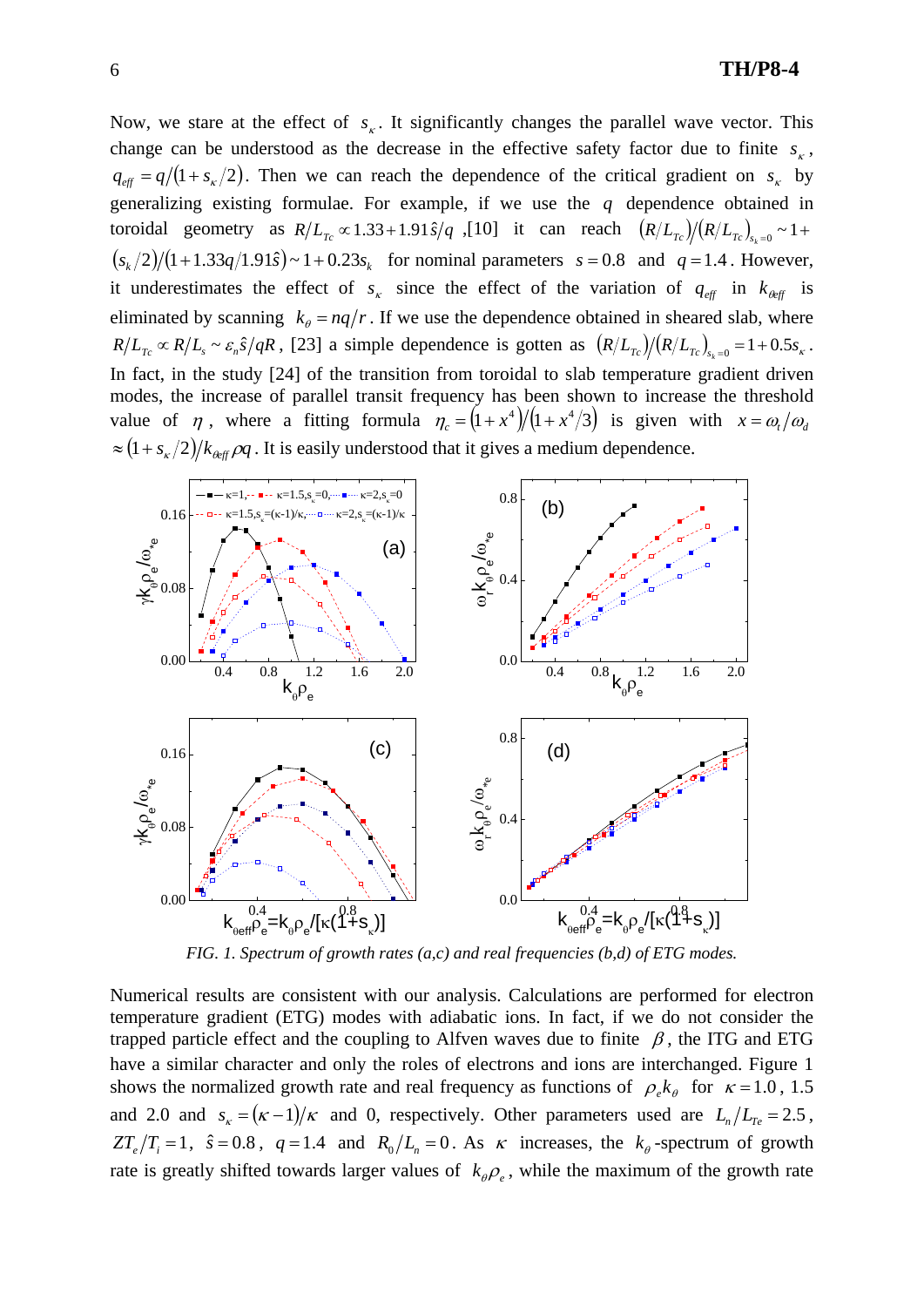only slightly decreases at  $s_k = 0$ . Only when  $s_k = (k-1)/k$  is employed, the growth rate decreases significantly as  $\kappa$ , actually  $s_{\kappa}$ , increases. It is also easily to understand the decrease in the real frequency due to finite  $\kappa$  and  $s_k$  since the major driving force on the ballooning-type instability induces the relation of  $\omega^2 \sim |\omega_* \omega_D| \propto k_{\text{eff}}^2$ . Figs. 1(c)-(d) display the same results as Figs.1(a)-(b) but  $k_{\theta_{eff}}$  is used as a variable, where the spectra of growth rate and frequency at different  $\kappa$  converge. It is also trivial that, as  $s_{\kappa}$  increases, the growth rate decreases and the spectrum shrinks towards the large wavelength region.

For obtaining the critical electron temperature gradient, generally, it should choose a set of  $k_{\theta}$ 's in the region of fast-growing linear modes to calculate and find the minimum. At typical parameters, this fastest growing region is believed at  $k_{\theta} \rho_{e} \sim 0.2$ -0.4. We expect that, in elongated plasmas this region should shift to the larger  $k_{\theta} \rho_e$  region, i.e.  $k_{\theta} \rho_e \sim 0.2{\text -}0.4$ . Numerical results verified our supposition. The scaling of  $R/L_{Tec}$ , with respect to  $\kappa$  for different  $s_k$  is shown in Fig.2. The results can be fitted by this formula well

$$
(R/L_{T_c})/(R/L_{T_c})_{K=1} = (1 + 0.36s_K)[1 + 0.11(K-1)].
$$
\n(22)

We can compare this fitting formula to our semi-analytical scaling and other fitting formula based on simulation results. Our analysis gives the  $1 + (0.23 \sim 0.5) s_{\kappa}$  and suggests a weakly positive dependence on  $\kappa$ , which agrees well with Eq. (22). Ref. [10] performs a similar numerical result as here and also find the increase of  $R/L_{Tec}$  is mainly due to the radial derivative of  $\kappa$ . However, they used the  $r \partial \kappa / \partial r = \kappa s$  as a variable and reaches the scaling of  $(R/L_{T_c})/(R/L_{T_c})_{\kappa=1} = (1+0.3r\partial \kappa/\partial r)$ , which is consistent with Eq. (22) in trend, but neglect the effect of  $\kappa$  and overestimate the effect of  $s_{\kappa}$  a little.



*FIG. 2. Critical temperature gradient vesus elongation.* 

## **5. Summary**

In summary, a gyrokinetic theory is established in noncircular toroidal plasmas by employing the local MHD equilibrium model. The temperature gradient driven instability and the GAM are investigated as two limits of this problem. The GAM is close related to the poloidal dependence, or its poloidal average, of the curvature drift and the transit motion, while the temperature gradient driven instability is mainly decided by the local behavior around  $\theta \approx 0$ . Dependence of the GAM frequency on elongation and its radial derivative are analytically in the large aspect limit. It is found that the GAM frequency sharply decreases with an increasing elongation by dependence of  $[(2-s_{k})/(\kappa^{2}+1)]^{1/2}$ , which comes from the modification of classical ion polarization divided by that of curvature drift polarization, where